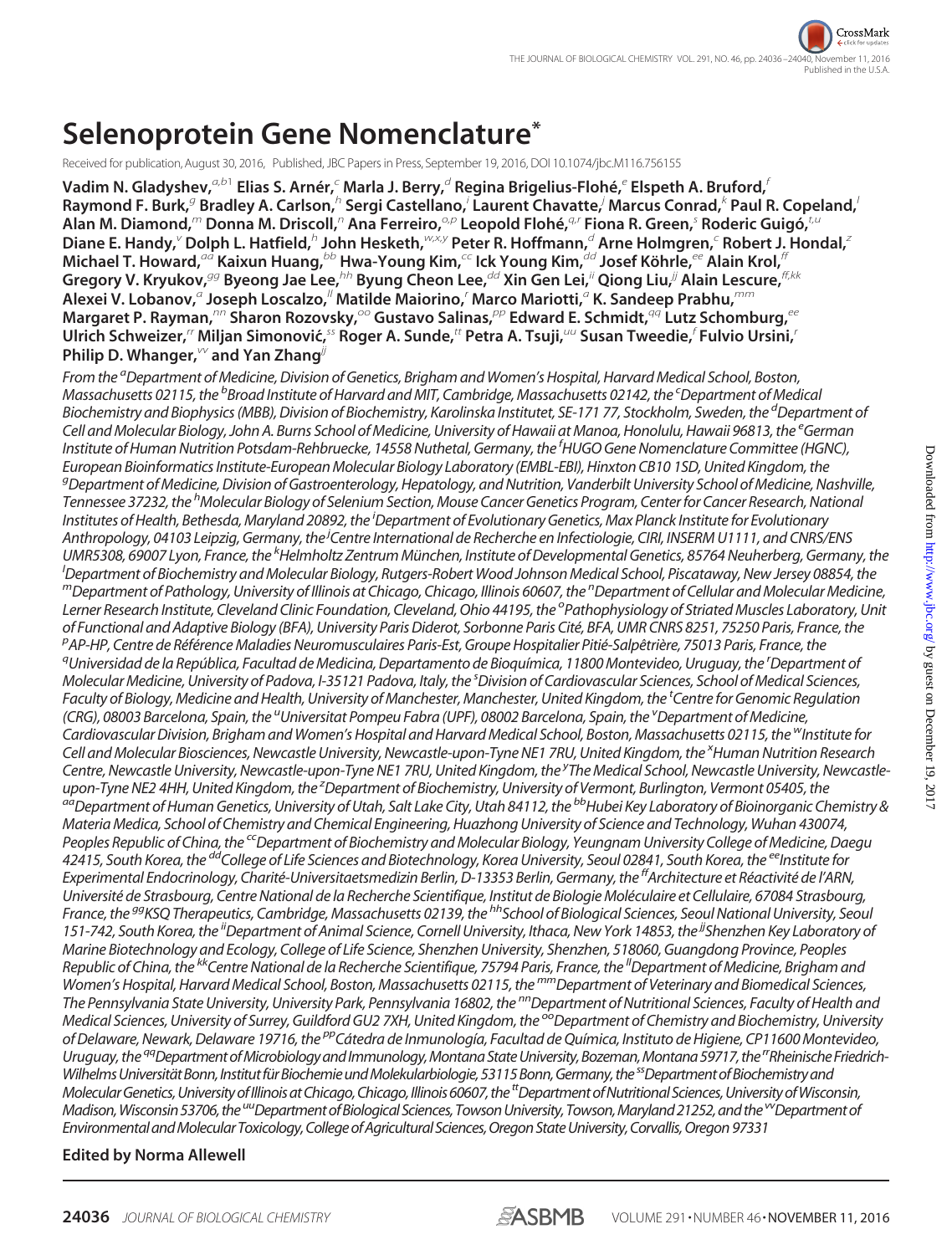**The human genome contains 25 genes coding for selenocysteine-containing proteins (selenoproteins). These proteins are involved in a variety of functions, most notably redox homeostasis. Selenoprotein enzymes with known functions are designated according to these functions: TXNRD1, TXNRD2, and TXNRD3 (thioredoxin reductases), GPX1, GPX2, GPX3, GPX4, and GPX6 (glutathione peroxidases), DIO1, DIO2, and DIO3 (iodothyronine deiodinases), MSRB1 (methionine sulfoxide reductase B1), and SEPHS2 (selenophosphate synthetase 2). Selenoproteins without known functions have traditionally been denoted by SEL or SEP symbols. However, these symbols are sometimes ambiguous and conflict with the approved nomenclature for several other genes. Therefore, there is a need to implement a rational and coherent nomenclature system for selenoprotein-encoding genes. Our solution is to use the root symbol SELENO followed by a letter. This nomenclature applies to SELENOF (selenoprotein F, the 15-kDa selenoprotein, SEP15), SELENOH (selenoprotein H, SELH, C11orf31), SELENOI (selenoprotein I, SELI, EPT1), SELENOK (selenoprotein K, SELK), SELENOM (selenoprotein M, SELM), SELENON (selenoprotein N, SEPN1, SELN), SELENOO (selenoprotein O, SELO), SELENOP (selenoprotein P, SeP, SEPP1, SELP), SELENOS (selenoprotein S, SELS, SEPS1, VIMP), SELENOT (selenoprotein T, SELT), SELENOV (selenoprotein V, SELV), and SELENOW (selenoprotein W, SELW, SEPW1). This system, approved by the HUGO Gene Nomenclature Committee, also resolves conflicting, missing, and ambiguous designations for selenoprotein genes and is applicable to selenoproteins across vertebrates.**

Selenium is an essential trace element in humans, which is present in proteins in the form of the 21st proteinogenic amino acid, selenocysteine (Sec).<sup>2</sup> Sec is co-translationally inserted into a polypeptide chain in response to in-frame UGA codons directed by the Sec insertion sequence element, a stem-loop structure in the 3--UTRs of selenoprotein mRNAs. The human genome contains 25 selenoprotein genes (1), and selenoproteins are essential for embryo development and human health (2, 3). Among the selenoproteins, 13 have known functions; at least 12 of them serve as oxidoreductases, wherein Sec is the catalytic redox-active residue. The redox theme is also common for selenoproteins in other organisms (4).

The remaining 12 selenoproteins either have no known function, or their functions are only partially established. One of the selenoproteins, selenoprotein P (5), requires special mention as it has more than one Sec. It is a major plasma selenoprotein that delivers selenium primarily from the liver to other organs (6, 7), and is involved in selenium transport and metabolism within organs. However, this protein also has an N-terminal Sec-containing thioredoxin domain similar to that found in most selenoproteins with known functions, which points to a potential redox function. Several other selenoproteins, including selenoproteins H, M, T, V, W, and Sep15, also possess thioredoxinlike domains, suggesting redox-related functions (8).

Selenoproteins are not all homologous, but are characterized by their incorporation of Sec. Historically they have been given designations by the groups that discovered them, *e.g.* because of its presence in plasma the respective selenoprotein was named selenoprotein  $P(9, 10)$ , or because of its size another protein was called the 15-kDa selenoprotein or Sep15 (11). However, some selenoproteins were identified independently by two or more groups, which created confusion and discrepancies in the field. For example, the same protein was named selenoprotein R by one group (12), but discovered concurrently and designated by another group as selenoprotein  $X(13)$ . This protein was then functionally characterized (14) and renamed MsrB1 (for methionine-*R*-sulfoxide reductase 1) (15), but all three designations persist in the literature and/or databases. Another problematic example is the nomenclature used for thioredoxin reductases. The names for the first thioredoxin reductase, which had been known decades before its selenoprotein nature was discovered (16), are generally internally consistent, although they differ in the abbreviations used, *e.g.* TR1 and TrxR1 (17). The second and third thioredoxin reductases discovered, however, were named inconsistently by the authors, wherein the mitochondrial thioredoxin reductase was designated as TrxR2 (18) and TR3 (19), and the testis-specific thioredoxin-glutathione reductase has been alternatively labeled as TR2 (19), TrxR3, or TGR.

Designations are also confusing for several other selenoproteins. For example, selenoprotein S was named SelS (1), but a later paper introduced the designation VIMP (20). Similarly, selenoprotein H was named SelH (1), but also C11orf31, and selenoprotein I was named SelI (1), but also called EPT1 (21). To avoid confusion, and at the instigation of the HUGO Gene Nomenclature Committee (HGNC), we describe a new standardized designation system for human (and other vertebrate) selenoproteins.

## **Results and Discussion**

*Resolving the Nomenclature of Selenoprotein Genes—*Human gene designations are approved by the HUGO Gene Nomenclature Committee (HGNC), and genes in other mammals follow the same designations. Selenoproteins have traditionally been published using SEL or SEP symbols followed by a letter or a number. Unfortunately, for naming the genes encoding these proteins, the SEL root was not an option as it was already approved for the selectin gene family; for example, *SELP* is the approved gene symbol for selectin P (P-selectin) and not selenoprotein P. Some selenoprotein genes had been approved using the root SEP (*i.e. SEPN1*, *SEPP1*, and *SEPW1*) but this could not be utilized for all selenoproteins as selenoprotein T gene would then be *SEPT* or *SEPT1*, and *SEPT#* is already used



<sup>\*</sup> This work was supported, in whole or in part, by National Institutes of Health Grant GM061603. The authors declare that they have no conflicts of interest with the contents of this article. The content is solely the responsibility of the authors and does not necessarily represent the official views of the

National Institutes of Health. 1 To whom correspondence should be addressed. E-mail: [vgladyshev@](mailto:vgladyshev@rics.bwh.harvard.edu)

[rics.bwh.harvard.edu.](mailto:vgladyshev@rics.bwh.harvard.edu) <sup>2</sup> The abbreviations used are: Sec, selenocysteine; TXNRD, thioredoxin reductases; GPX, glutathione peroxidase; DIO, iodothyronine deiodinase; SEPHS2, selenophosphate synthetase 2; SELENOF, 15-kDa selenoprotein; SELENOH, selenoprotein H; SELENOI, selenoprotein I; SELENOK, selenoprotein K; SELENOM, selenoprotein M; SELENON, selenoprotein N; SELENOO, selenoprotein O; SELENOP, selenoprotein P; SELENOS, selenoprotein S; SELENOT, selenoprotein T; SELENOV, selenoprotein V; SELENOW, selenoprotein W; HGNC, HUGO Gene Nomenclature Committee.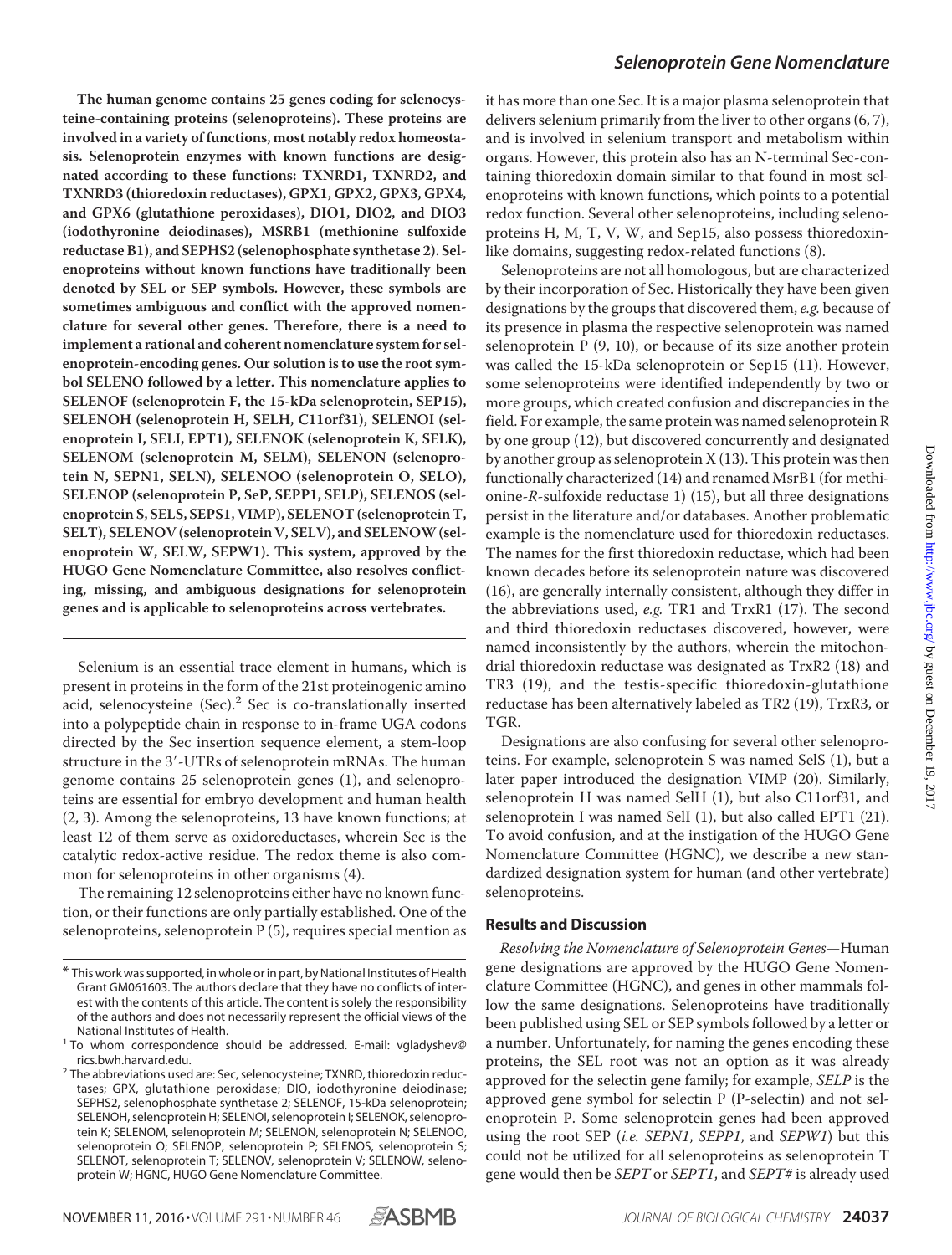for the septin genes. HGNC does not use the same root for unrelated groups of genes (*e.g.* SEL for selectins and selenoproteins) and does not endorse the use of multiple root symbols for genes sharing a common name (*e.g.* SEP and SEL for selenoprotein). With a view to solving these issues, HGNC approached selenoprotein researchers to propose a new unifying root symbol for all selenoprotein genes.

*Proposal for a New Nomenclature—*We propose that all selenoproteins (except those that have been functionally characterized, *e.g.* with enzymatic activity) use the root symbol SELENO followed by a letter. This gene nomenclature is designed to highlight selenium, the key functional site in these proteins, and to provide a new and unambiguous root for these genes. The new nomenclature applies to 12 human selenoprotein genes as detailed in Table 1. Selenoproteins with known functions will continue to use the same designations (Table 2). Once functions are established for other selenoproteins, they may be renamed, as required. The proposed designations apply to the selenoprotein genes; although the same designations may be used for many of the encoded proteins, traditional names of selenoproteins, *e.g.* selenoprotein P, may also be used.

*Selenoprotein Gene Designation in Other Species—*The new HGNC nomenclature will automatically be used to designate orthologous selenoprotein genes in other vertebrates and extended to accommodate selenoprotein genes with no orthologs in human (22) (Table 3). Where vertebrate gene

#### TABLE 1

#### **Selenoprotein genes using the new SELENO root**

New HGNC selenoprotein gene nomenclature is indicated in the column "symbol." Previous HGNC symbols (shown with \*) will become synonyms, along with other previously used designations.

| Symbol         | Name            | <b>Synonyms</b>         | Refs. |
|----------------|-----------------|-------------------------|-------|
| <b>SELENOF</b> | Selenoprotein F | Selenoprotein 15, SEP15 | 11    |
| <b>SELENOH</b> | Selenoprotein H | SELH, C11orf31*         |       |
| <b>SELENOI</b> | Selenoprotein I | SELI, EPT1*             | 1, 21 |
| <b>SELENOK</b> | Selenoprotein K | <b>SELK</b>             |       |
| <b>SELENOM</b> | Selenoprotein M | SELM, SEPM              | 25    |
| <b>SELENON</b> | Selenoprotein N | SEPN1*, SELN            | 13    |
| <i>SELENOO</i> | Selenoprotein O | <b>SELO</b>             |       |
| <b>SELENOP</b> | Selenoprotein P | SEPP1*, SeP, SELP, SEPP | 26    |
| <b>SELENOS</b> | Selenoprotein S | SELS, SEPS1, VIMP*      |       |
| <b>SELENOT</b> | Selenoprotein T | <b>SELT</b>             | 12    |
| <b>SELENOV</b> | Selenoprotein V | <b>SELV</b>             |       |
| <b>SELENOW</b> | Selenoprotein W | SELW, SEPW1*            | 27    |

TABLE 2

## **Selenoprotein genes named based on encoded enzymatic activity**

Note that the nomenclature of these genes will not be changing to use the SELENO root.

| Symbol           | Name                              | <b>Synonyms</b>            | Refs.      |
|------------------|-----------------------------------|----------------------------|------------|
| TXNRD1           | Thioredoxin reductase 1           | TR1, TRXR1                 | 16, 28, 29 |
| TXNRD2           | Thioredoxin reductase 2           | TRXR2, TR3, mitochondrial  |            |
|                  |                                   | thioredoxin reductase      | 18, 19     |
| <i>TXNRD3</i>    | Thioredoxin-glutathione reductase | TGR, TRXR3, TR2            | 19         |
| GPX1             | Glutathione peroxidase 1          | Cytosolic glutathione      |            |
|                  |                                   | peroxidase, GSHPX1         | $30 - 35$  |
| GPX2             | Glutathione peroxidase 2          | GSHPX-GI                   | 36         |
| GPX3             | Glutathione peroxidase 3          | Plasma glutathione         |            |
|                  |                                   | peroxidase                 | 37         |
| GPX4             | Glutathione peroxidase 4          | Phospholipid hydroperoxide |            |
|                  |                                   | glutathione peroxidase,    |            |
|                  |                                   | PHGPX                      | 38, 39     |
| GPX6             | Glutathione peroxidase 6          |                            |            |
| DIO1             | Iodothyronine deiodinase 1        | D1                         | 40, 41     |
| DIO <sub>2</sub> | Iodothyronine deiodinase 2        | D2                         | 42         |
| DIO <sub>3</sub> | Iodothyronine deiodinase 3        | D <sub>3</sub>             | 43         |
| MSRB1            | Methionine sulfoxide reductase B1 | SELR, SELX, SEPX1          | $12 - 14$  |
| SEPHS2           | Selenophosphate synthetase 2      | SPS <sub>2</sub>           | 44         |

duplications have occurred, the additional paralogs will be named in line with the human genes, but with suffixes on the symbols, *e.g.* zebrafish selenot1a, selenot1b, and selenot2. Selenoproteins are widespread in all three domains of life. Despite the fact that land plants, yeast, and some other species have lost selenoprotein biosynthesis pathways, a unifying nomenclature beyond vertebrates might be desirable. We suggest using the human nomenclature described in this paper for orthologs of vertebrate selenoprotein genes. This nomenclature may also be extended to accommodate additional selenoprotein genes as they are discovered. Although we use human designations in this paper, we note that most vertebrates use all uppercase letters for genes and proteins (italics for genes), rodents use title case for genes (uppercase for proteins), *Xenopus* and zebrafish use lowercase for genes and title case for proteins, and Anolis use lowercase for genes and uppercase for proteins.

*Designations of Proteins That Do Not Contain Selenocysteine—*There exists another class of selenium-containing proteins, those which contain a bound atom of selenium but do not contain a UGA-encoded Sec, for which there is also ambiguous nomenclature. For example, selenium-binding protein 1 (SBP1), also referred to as SELENBP1 or hSP56, is one such protein (23). The naming of such proteins will not be included in the new nomenclature as they lack Sec. Similarly, the machinery for Sec biosynthesis and insertion will not be renamed.

*Implementation—*The new selenoprotein gene nomenclature has been approved by the HGNC, can be found on their website (http://www.genenames.org/cgi-bin/genefamilies/set/ 890), and will be found in all major genomic resources in due course. We recommend that future publications primarily use

## TABLE 3

#### **Vertebrate selenoprotein genes absent in human and mouse**

| Symbol         | Name                                      | <b>Synonyms</b> | Refs. |
|----------------|-------------------------------------------|-----------------|-------|
| <b>SELENOI</b> | Selenoprotein J                           | <b>SELJ</b>     | 45    |
| <b>SELENOU</b> | Selenoprotein U                           | <b>SELU</b>     | 46    |
| <b>SELENOL</b> | Selenoprotein L                           | <b>SELL</b>     | 47    |
| <b>SELENOE</b> | Selenoprotein E, fish<br>selenoprotein 15 | FEP15           | 48    |
| SELENOP2       | Selenoprotein P2                          | SEPP2, SELPb    | 49.24 |

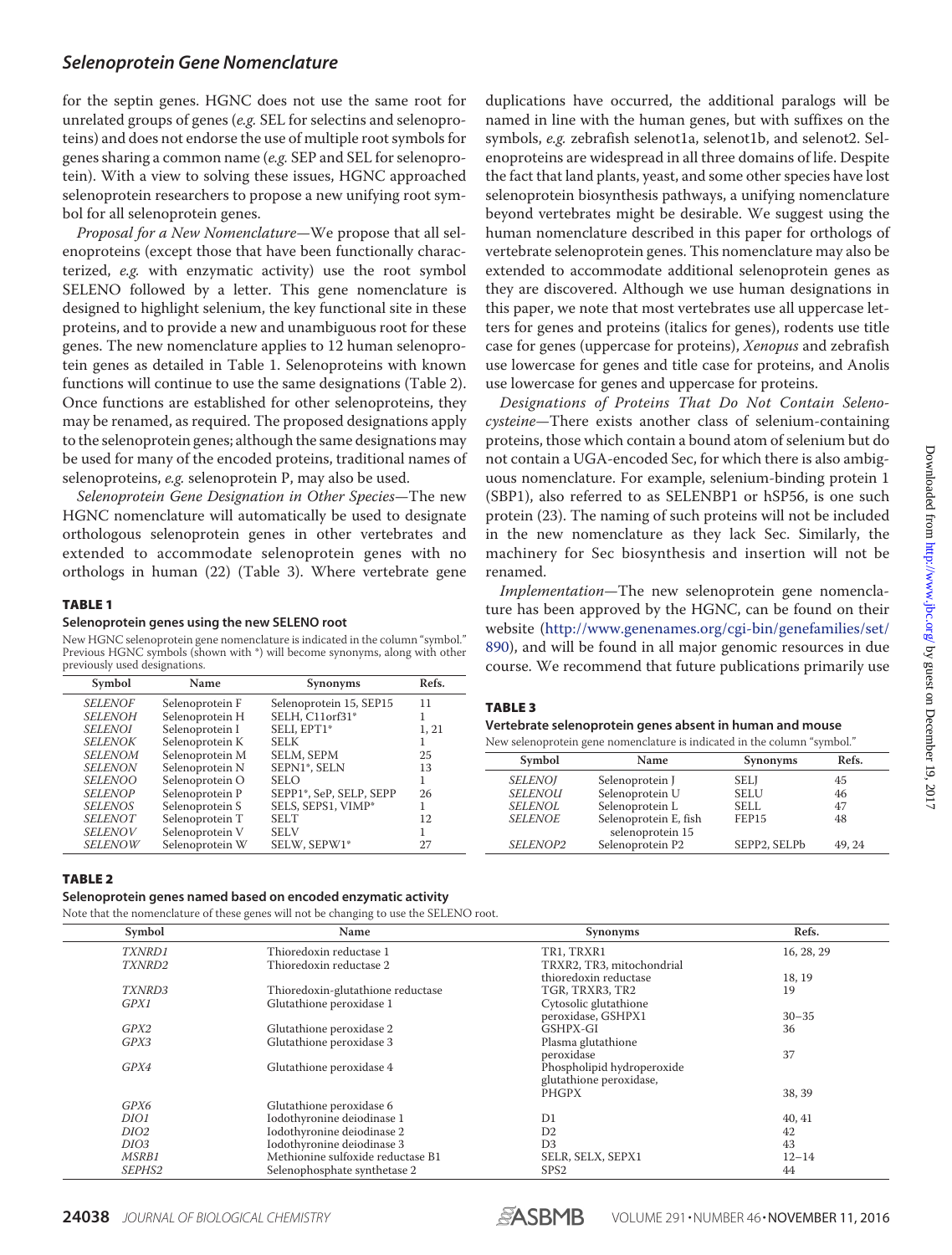the new SELENO designations, but supplement them (as secondary designations/synonyms) with the names previously used by the community. Once the new nomenclature is consistently used, the old designations will no longer be needed. We hope that other researchers in the field will join us in implementing this new nomenclature.

*Author Contributions*—The article was drafted by V. N. G. in consultation with other authors. All authors contributed to revisions and discussion.

#### **References**

- 1. Kryukov, G. V., Castellano, S., Novoselov, S. V., Lobanov, A. V., Zehtab, O., Guigó, R., and Gladyshev, V. N. (2003) Characterization of mammalian selenoproteomes. *Science* **300,** 1439–1443
- 2. Bösl, M. R., Takaku, K., Oshima, M., Nishimura, S., and Taketo, M. M. (1997) Early embryonic lethality caused by targeted disruption of the mouse selenocysteine tRNA gene (Trsp). *Proc. Natl. Acad. Sci. U.S.A.* **94,** 5531–5534
- 3. Schweizer, U., and Fradejas-Villar, N. (July 29, 2016) Why 21? the significance of selenoproteins for human health revealed by inborn errors of metabolism. *FASEB J.,* fj201600414
- 4. Fomenko, D. E., Xing, W., Adair, B. M., Thomas, D. J., and Gladyshev, V. N. (2007) High-throughput identification of catalytic redox-active cysteine residues. *Science* **315,** 387–389
- 5. Burk, R. F., and Hill, K. E. (2015) Regulation of selenium metabolism and transport. *Annu. Rev. Nutr.* **35,** 109–134
- 6. Carlson, B. A., Novoselov, S. V., Kumaraswamy, E., Lee, B. J., Anver, M. R., Gladyshev, V. N., and Hatfield, D. L. (2004) Specific excision of the selenocysteine tRNA[Ser]Sec (Trsp) gene in mouse liver demonstrates an essential role of selenoproteins in liver function. *J. Biol. Chem.* **279,** 8011–8017
- 7. Schomburg, L., Schweizer, U., Holtmann, B., Flohé, L., Sendtner, M., and Köhrle, J. (2003) Gene disruption discloses role of selenoprotein P in selenium delivery to target tissues. *Biochem. J.* **370,** 397–402
- 8. Dikiy, A., Novoselov, S. V., Fomenko, D. E., Sengupta, A., Carlson, B. A., Cerny, R. L., Ginalski, K., Grishin, N. V., Hatfield, D. L., and Gladyshev, V. N. (2007) SelT, SelW, SelH, and Rdx12: genomics and molecular insights into the functions of selenoproteins of a novel thioredoxin-like family. *Biochemistry* **46,** 6871–6882
- 9. Motsenbocker, M. A., and Tappel, A. L. (1982) A selenocysteine-containing selenium-transport protein in rat plasma. *Biochim. Biophys. Acta* **719,** 147–153
- 10. Burk, R. F., and Gregory, P. E. (1982) Some characteristics of 75Se-P, a selenoprotein found in rat liver and plasma, and comparisons of it with selenoglutathione peroxidase. *Arch. Biochem. Biophys.* **213,** 73–80
- 11. Gladyshev, V. N., Jeang, K. T., Wootton, J. C., and Hatfield, D. L. (1998) A new human selenium-containing protein. Purification, characterization, and cDNA sequence. *J. Biol. Chem.* **273,** 8910–8915
- 12. Kryukov, G. V., Kryukov, V. M., and Gladyshev, V. N. (1999) New mammalian selenocysteine-containing proteins identified with an algorithm that searches for selenocysteine insertion sequence elements. *J. Biol. Chem.* **274,** 33888–33897
- 13. Lescure, A., Gautheret, D., Carbon, P., and Krol, A. (1999) Novel selenoproteins identified *in silico* and *in vivo* by using a conserved RNA structural motif. *J. Biol. Chem.* **274,** 38147–38154
- 14. Kryukov, G. V., Kumar, R. A., Koc, A., Sun, Z., and Gladyshev, V. N. (2002) Selenoprotein R is a zinc-containing stereo-specific methionine sulfoxide reductase. *Proc. Natl. Acad. Sci. U.S.A.* **99,** 4245–4250
- 15. Kim, H. Y., and Gladyshev, V. N. (2004) Methionine sulfoxide reduction in mammals: characterization of methionine-R-sulfoxide reductases. *Mol. Biol. Cell* **15,** 1055–1064
- 16. Holmgren, A. (1977) Bovine thioredoxin system: purification of thioredoxin reductase from calf liver and thymus and studies of its function in disulfide reduction. *J. Biol. Chem.* **252,** 4600–4606
- 17. Arnér, E. S., and Holmgren, A. (2000) Physiological functions of thioredoxin and thioredoxin reductase. *Eur. J. Biochem.* **267,** 6102–6109
- 18. Lee, S. R., Kim, J. R., Kwon, K. S., Yoon, H. W., Levine, R. L., Ginsburg, A., and Rhee, S. G. (1999) Molecular cloning and characterization of a mitochondrial selenocysteine-containing thioredoxin reductase from rat liver. *J. Biol. Chem.* **274,** 4722–4734
- 19. Sun, Q. A., Wu, Y., Zappacosta, F., Jeang, K. T., Lee, B. J., Hatfield, D. L., and Gladyshev, V. N. (1999) Redox regulation of cell signaling by selenocysteine in mammalian thioredoxin reductases. *J. Biol. Chem.* **274,** 24522–24530
- 20. Ye, Y., Shibata, Y., Yun, C., Ron, D., and Rapoport, T. A. (2004) A membrane protein complex mediates retro-translocation from the ER lumen into the cytosol. *Nature* **429,** 841–847
- 21. Horibata, Y., and Hirabayashi, Y. (2007) Identification and characterization of human ethanolaminephosphotransferase1. *J. Lipid Res.* **48,** 503–508
- 22. Mariotti, M., Ridge, P. G., Zhang, Y., Lobanov, A. V., Pringle, T. H., Guigo, R., Hatfield, D. L., and Gladyshev, V. N. (2012) Composition and evolution of the vertebrate and mammalian selenoproteomes. *PLoS ONE* **7,** e33066
- 23. Ansong, E., Yang, W., and Diamond, A. M. (2014) Molecular cross-talk between members of distinct families of selenium containing proteins. *Mol. Nutr. Food Res.* **58,** 117–123
- 24. Sunde, R. A., Sunde, G. R., Sunde, C. M., Sunde, M. L., and Evenson, J. K. (2015) Cloning, sequencing, and expression of selenoprotein transcripts in the turkey (*Meleagris gallopavo*). *PLoS ONE* **10,** e0129801
- 25. Korotkov, K. V., Novoselov, S. V., Hatfield, D. L., and Gladyshev, V. N. (2002) Mammalian selenoprotein in which selenocysteine (Sec) incorporation is supported by a new form of Sec insertion sequence element. *Mol. Cell. Biol.* **22,** 1402–1411
- 26. Hill, K. E., Lloyd, R. S., and Burk, R. F. (1993) Conserved nucleotide sequences in the open reading frame and 3' untranslated region of selenoprotein P mRNA. *Proc. Natl. Acad. Sci. U.S.A.* **90,** 537–541
- 27. Vendeland, S. C., Beilstein, M. A., Yeh, J. Y., Ream, W., and Whanger, P. D. (1995) Rat skeletal muscle selenoprotein W: cDNA clone and mRNA modulation by dietary selenium. *Proc. Natl. Acad. Sci. U.S.A.* **92,** 8749–8753
- 28. Gasdaska, P. Y., Gasdaska, J. R., Cochran, S., and Powis, G. (1995) Cloning and sequencing of a human thioredoxin reductase. *FEBS Lett.* **373,** 5–9
- 29. Gladyshev, V. N., Jeang, K. T., and Stadtman, T. C. (1996) Selenocysteine, identified as the penultimate C-terminal residue in human T-cell thioredoxin reductase, corresponds to TGA in the human placental gene. *Proc. Natl. Acad. Sci. U.S.A.* **93,** 6146–6151
- 30. Rotruck, J. T., Pope, A. L., Ganther, H. E., Swanson, A. B., Hafeman, D. G., and Hoekstra, W. G. (1973) Selenium: biochemical role as a component of glutathione peroxidase. *Science* **179,** 588–590
- 31. Flohe, L., Günzler, W. A., and Schock, H. H. (1973) Glutathione peroxidase: a selenoenzyme. *FEBS Lett.* **32,** 132–134
- 32. Forstrom, J. W., Zakowski, J. J., and Tappel, A. L. (1978) Identification of the catalytic site of rat liver glutathione peroxidase as selenocysteine. *Biochemistry* **17,** 2639–2644
- 33. Chambers, I., Frampton, J., Goldfarb, P., Affara, N., McBain, W., and Harrison, P. R. (1986) The structure of the mouse glutathione peroxidase gene: the selenocysteine in the active site is encoded by the "termination" codon, TGA. *EMBO J.* **5,** 1221–1227
- 34. Mills, G. C. (1957) Hemoglobin catabolism: I. glutathione peroxidase, an erythrocyte enzyme which protects hemoglobin from oxidative breakdown. *J. Biol. Chem.* **229,** 189–197
- 35. Günzler, W. A., Steffens, G. J., Grossmann, A., Kim, S. M., Otting, F., Wendel, A., and Flohé, L. (1984) The amino acid sequence of bovine glutathione peroxidase. *Hoppe-Seyler's Z. Physiol. Chem.* **365,** 195–212
- 36. Chu, F. F., Doroshow, J. H., and Esworthy, R. S. (1993) Expression, characterization, and tissue distribution of a new cellular selenium-dependent glutathione peroxidase, GSHPx-GI. *J. Biol. Chem.* **268,** 2571–2576
- 37. Takahashi, K., Akasaka, M., Yamamoto, Y., Kobayashi, C., Mizoguchi, J., and Koyama, J. (1990) Primary structure of human plasma glutathione peroxidase deduced from cDNA sequences. *J. Biochem.* **108,** 145–148

# *Selenoprotein Gene Nomenclature*

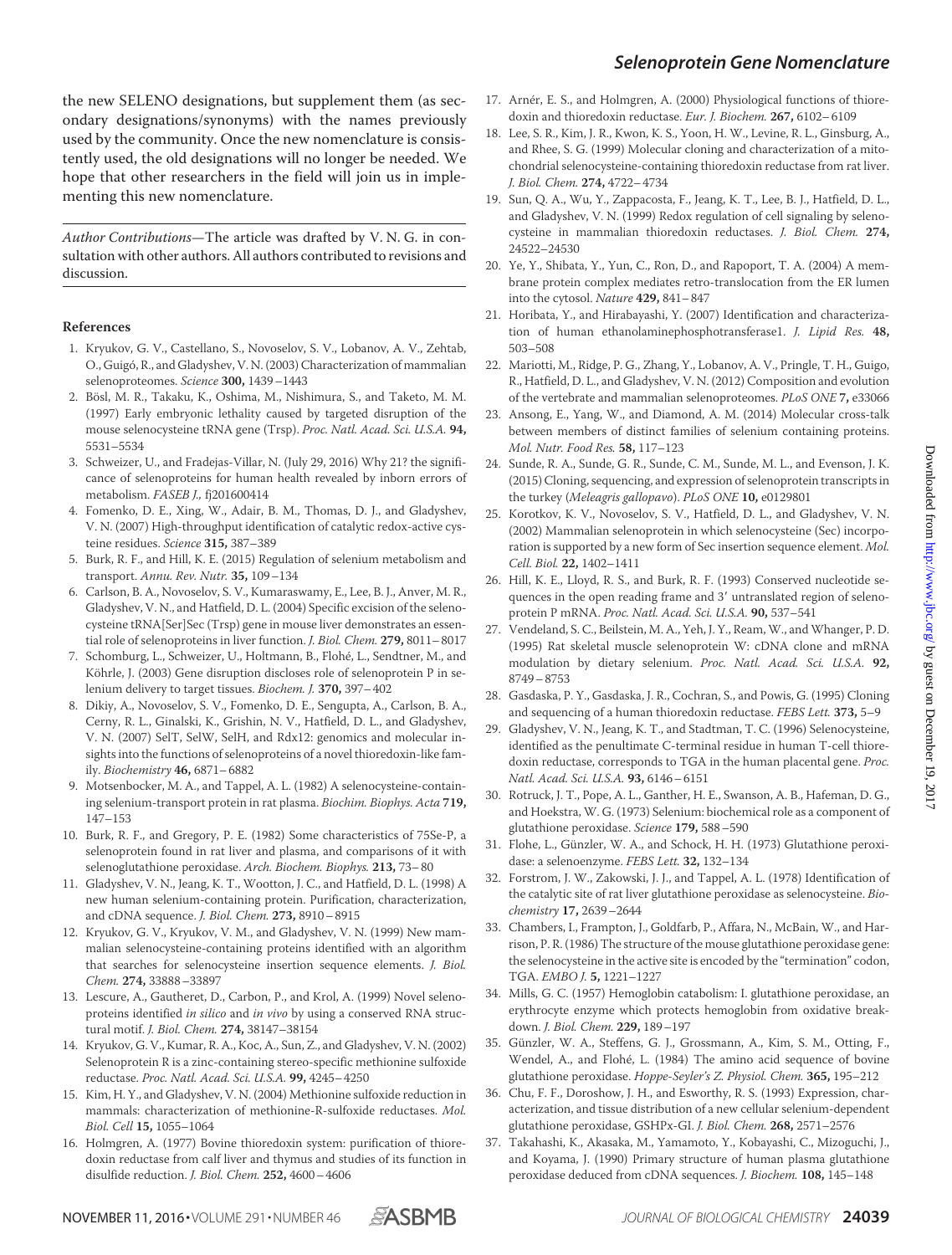- 38. Ursini, F., Maiorino, M., and Gregolin, C. (1985) The selenoenzyme phospholipid hydroperoxide glutathione peroxidase. *Biochim. Biophys. Acta* **839,** 62–70
- 39. Brigelius-Flohé, R., Aumann, K. D., Blöcker, H., Gross, G., Kiess, M., Klöppel, K. D., Maiorino, M., Roveri, A., Schuckelt, R., Ursini, F.,Wingender, E., and Flohé, L. (1994) Phospholipid hydroperoxide glutathione peroxidase: genomic DNA, cDNA and deduced amino acid sequence. *J. Biol. Chem.* **269,** 7342–7348
- 40. Berry, M. J., Banu, L., and Larsen, P. R. (1991) Type I iodothyronine deiodinase is a selenocysteine-containing enzyme. *Nature* **349,** 438–440
- 41. Behne, D., Kyriakopoulos, A., Meinhold, H., and Köhrle, J. (1990) Identification of type I iodothyronine 5'-deiodinase as a selenoenzyme. *Biochem. Biophys. Res. Commun.* **173,** 1143–1149
- 42. Davey, J. C., Becker, K. B., Schneider, M. J., St Germain, D. L., and Galton, V. A. (1995) Cloning of a cDNA for the type II iodothyronine deiodinase. *J. Biol. Chem.* **270,** 26786–26789
- 43. St Germain, D. L., Schwartzman, R. A., Croteau, W., Kanamori, A., Wang, Z., Brown, D. D., and Galton, V. A. (1994) A thyroid hormone-regulated gene in *Xenopus laevis* encodes a type III iodothyronine 5-deiodinase. *Proc. Natl. Acad. Sci. U.S.A.* **91,** 7767–7771
- 44. Guimarães, M. J., Peterson, D., Vicari, A., Cocks, B. G., Copeland, N. G., Gilbert, D. J., Jenkins, N. A., Ferrick, D. A., Kastelein, R. A., Bazan, J. F., and

Zlotnik, A. (1996) Identification of a novel selD homolog from eukaryotes, bacteria, and archaea: is there an autoregulatory mechanism in selenocysteine metabolism? *Proc. Natl. Acad. Sci. U.S.A.* **93,** 15086–15091

- 45. Castellano, S., Lobanov, A. V., Chapple, C., Novoselov, S. V., Albrecht, M., Hua, D., Lescure, A., Lengauer, T., Krol, A., Gladyshev, V. N., and Guigó, R. (2005) Diversity and functional plasticity of eukaryotic selenoproteins: identification and characterization of the SelJ family. *Proc. Natl. Acad. Sci. U.S.A.* **102,** 16188–16193
- 46. Castellano, S., Novoselov, S. V., Kryukov, G. V., Lescure, A., Blanco, E., Krol, A., Gladyshev, V. N., and Guigó, R. (2004) Reconsidering the evolution of eukaryotic selenoproteins: a novel nonmammalian family with scattered phylogenetic distribution. *EMBO Rep.* **5,** 71–77
- 47. Shchedrina, V. A., Novoselov, S. V., Malinouski, M. Y., and Gladyshev, V. N. (2007) Identification and characterization of a selenoprotein family containing a diselenide bond in a redox motif. *Proc. Natl. Acad. Sci. U.S.A.* **104,** 13919–13924
- 48. Novoselov, S. V., Hua, D., Lobanov, A. V., and Gladyshev, V. N. (2006) Identification and characterization of Fep15, a new selenocysteine-containing member of the Sep15 protein family. *Biochem. J.* **394,** 575–579
- 49. Kryukov, G. V., and Gladyshev, V. N. (2000) Selenium metabolism in zebrafish: multiplicity of selenoprotein genes and expression of a protein containing 17 selenocysteine residues. *Genes Cells* **5,** 1049–1060